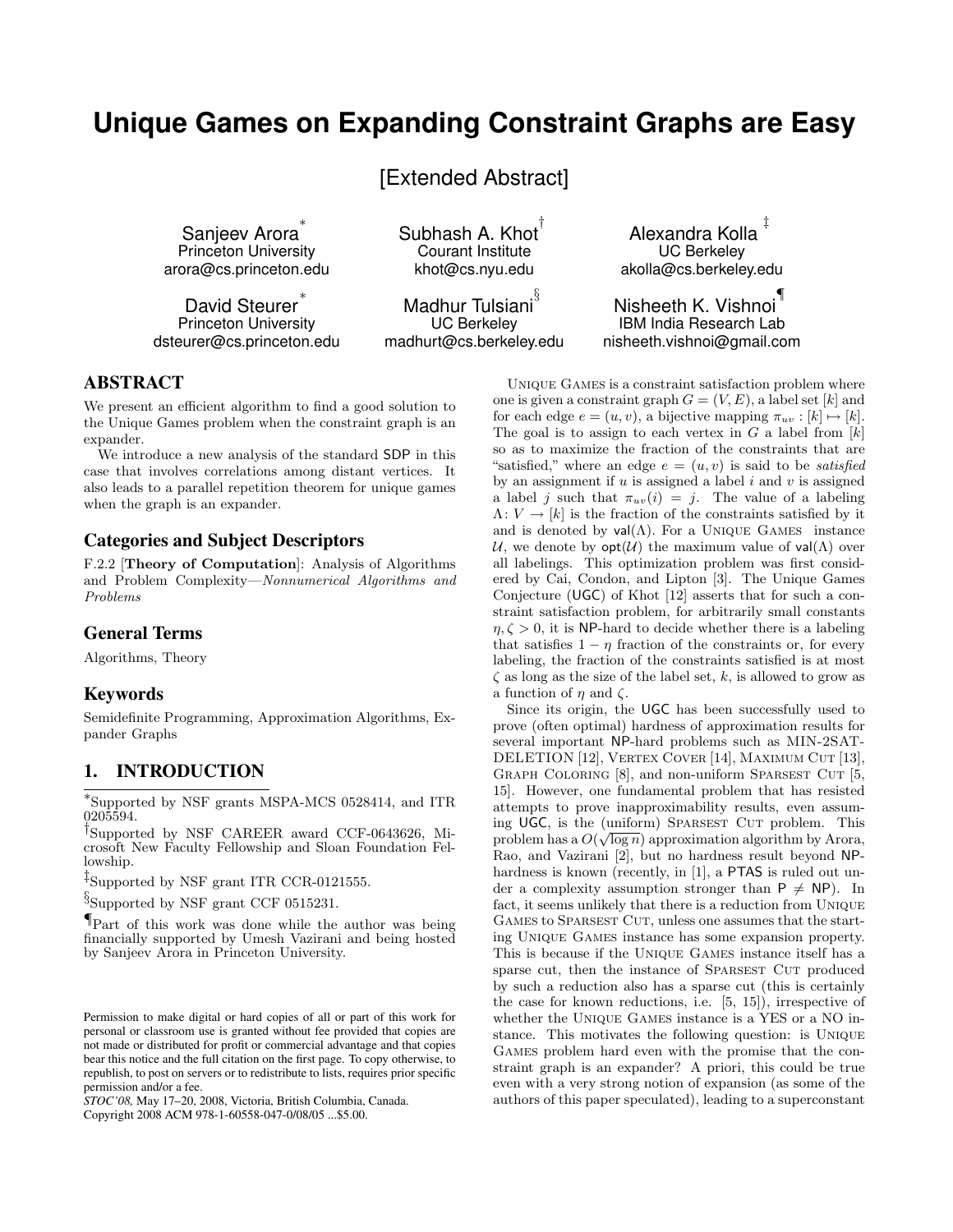hardness result for SPARSEST CUT and related problems like Minimum Linear Arrangement.

In this paper, we show that the Unique Games problem is actually easy when the constraint graph is even a relatively weak expander. One notion of expansion that we consider in this paper is when the second smallest eigenvalue of the normalized Laplacian of a graph G, denoted by  $\lambda := \lambda_2(G)$ , is bounded away from 0. We note that the size of balanced cuts (relative to the total number of edges) in a graph is also a useful notion of expansion and the results in this paper can be extended to work in that setting.

#### *Our main result.*

We show the following theorem in Section 2:

THEOREM 1.1. There is a polynomial time algorithm for UNIQUE GAMES that, given  $\eta > 0$ , distinguishes between the following two cases:

- YES case: There is a labeling which satisfies at least  $1 - \eta$  fraction of the constraints.
- NO case: Every labeling satisfies less than 1 −  $O(\frac{\eta}{\lambda} \log(\frac{\lambda}{\eta}))$  fraction of the constraints.

A consequence of the result is that when the Unique Games instance is  $(1 - \eta)$ -satisfiable and  $\lambda \gg \eta$ , the algorithm finds a labeling to the Unique Games instance that satisfies 99% of the constraints. An important feature of the algorithm is that its performance does not depend on the number of labels k.

#### *Comparison to previous work.*

Most of the algorithms for Unique Games (which can be viewed as attempts to disprove the UGC) are based on the SDP relaxation proposed by Feige and Lovász [9]. Their paper showed that if the Unique Games instance is unsatisfiable, then the value of the SDP relaxation is bounded away from 1, though they did not give quantitative bounds. Khot [12] gave a SDP-rounding algorithm to find a labeling that satisfies  $1 - O(k^2 \eta^{1/5} \log(1/\eta))$  fraction of the constraints when there exists a labeling that satisfies  $1 - \eta$  fraction of the constraints. The SDP's analysis was then revisited by many papers. On an  $(1-\eta)$ -satisfiable instance, these papers obtain a labeling that satisfies at least  $1 - f(\eta, n, k)$  fraction of the constraints where  $f(\eta, n, k)$  is  $\sqrt[3]{\eta \log n}$  in Trevisan of the constraints where  $f(\eta, n, \kappa)$  is  $\sqrt{\eta} \log n$  in Trevisan [22],  $\sqrt{\eta \log k}$  in Charikar, Makarychev, and Makarychev [4],  $\eta \sqrt{\log n \log k}$  in Chlamtac, Makarychev, and Makarychev [6], and  $\eta \log n$  via an LP based approach in Gupta and Talwar [10]. Trevisan [22] also gave a combinatorial algorithm that works well on expanders. On an  $(1 - \eta)$ satisfiable instance, he showed how to obtain a labeling satisfying  $1 - \eta \log n \log \frac{1}{\lambda}$  fraction of the constraints. All these results require  $\eta$  to go to 0 as either n or k go to infinity in order to maintain their applicability<sup>1</sup>. Our main result is the first of its kind where under an additional promise of a natural graph property, namely expansion, the performance of the algorithm is independent of  $k$  and  $n$ . Furthermore, our analysis steps away from the edge-by-edge analysis of previous papers in favor of a more global analysis of correlations, which may be useful for other problems. We also provide

an integrality gap for this SDP to show that, quantitatively, our main result is tight up to log factors.

We note that if we impose a certain structure on our constraints, namely if they are of the form ΓMAX2LIN, our results continue to hold when  $\lambda$  is replaced by stronger relaxations for the expansion of  $G$ , similar in spirit to the relaxations obtained by SDP hierarchies [18, 16, 17]. In particular, we show that  $\lambda$  can be replaced by the value of such a relaxation for expansion of G after a constant number of rounds.

#### *Application to parallel repetition.*

Since our main result shows an upper bound on the integrality gap for the standard SDP, the analysis of Feige and Lovász  $[9]$  allows us to prove (see Section 3) a parallel repetition theorem for unique games with expansion. We show that the r-round parallel repetition value of a UNIQUE GAMES instance with value at most  $1-\varepsilon$  is at most  $(1 - \Omega(\varepsilon \cdot \lambda / \log \frac{1}{\varepsilon}))^r$ . In addition to providing an alternate proof, when  $\lambda \gg \varepsilon^2 \log(1/\varepsilon)$ , this is better than the general bound for nonunique games, where the best bound is  $(1 - \Omega(\varepsilon^3 / \log k))^r$  by Holenstein [11], improving upon Raz's Theorem [19]. We note that recently, Safra and Schwartz [21] also showed a parallel repetition theorem for games with expansion, and their result works even for general games. Also, Rao [20] has proved a better parallel repetition theorem for, so called, projection games, which are more general than unique games. His result does not assume any expansion of the game graph.

#### *Randomly generated games.*

For many constraint satisfaction problems such as 3SAT, solving randomly generated instances is of great interest. For instance, proving unsatisfiability of formulae on  $n$  variables and with dn randomly chosen clauses seems very difficult for  $d \ll \sqrt{n}$ . Our results suggest that it will be hard to define a model of probabilistic generation for unique games that will result in very difficult instances, since the natural models all lead to instances with high expansion.

### 2. MAIN RESULT

Let  $\mathcal{U} = (G(V, E), [k], {\{\pi_{uv}\}}_{(u, v) \in E})$  be a UNIQUE GAMES instance. We use the standard SDP relaxation for the problem, which involves finding a vector assignment for each vertex.

For every  $u \in V$ , we associate a set of k orthogonal vectors  $\{u_1, \ldots, u_k\}$ . The intention is that if  $i_0 \in [k]$  is a label for vertex  $u \in V$ , then  $\mathbf{u}_{i_0} = \sqrt{k} \mathbf{1}$ , and  $\mathbf{u}_i = \mathbf{0}$  for all  $i \neq i_0$ . Here, 1 is some fixed unit vector and 0 is the zero-vector. Of course, in a general solution to the SDP this may no longer be true and  $\{u_1, u_2, \ldots, u_k\}$  is just any set of orthogonal vectors.

Our proof will use the fact that the objective function (1) can be rewritten as

$$
1 - \frac{1}{2} \mathbf{E}_{e=(u,v) \in E} \mathbf{E}_{i \in [k]} \| \mathbf{u}_i - \mathbf{v}_{\pi_{uv}(i)} \|^2 \tag{5}
$$

#### 2.1 Overview

Let  $\mathcal{U} = (G(V, E), [k], {\{\pi_{uv}\}}_{(u, v) \in E})$  be a UNIQUE GAMES instance, and let  $\{u_i\}_{u \in V, i \in [k]}$  be an optimal SDP solution. Assume wlog that its value is  $1-\eta$ , since otherwise we know already that the instance is a NO instance. How do we extract a labeling from the vector solution?

<sup>&</sup>lt;sup>1</sup>On the other hand, the UGC allows  $k$  to grow arbitrarily as a function of  $\eta$ , and therefore, all known algorithms fall short of disproving UGC.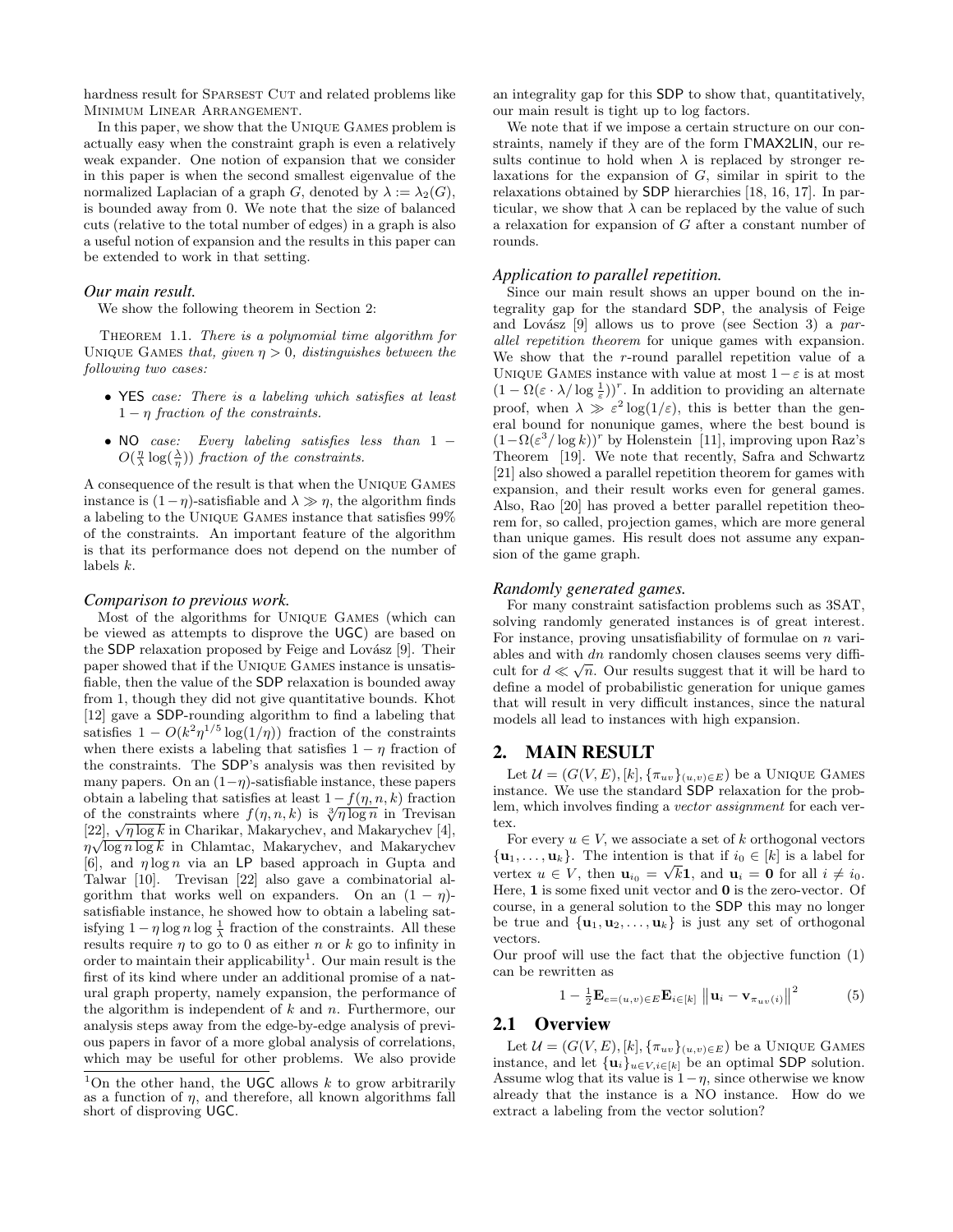Maximize 
$$
\mathbf{E}_{e=(u,v)\in E} \mathbf{E}_{i\in[k]} \langle \mathbf{u}_i, \mathbf{v}_{\pi_{uv}(i)} \rangle
$$
 (1)

Subject to

$$
\forall u \in V \quad \mathbf{E}_{i \in [k]} \|\mathbf{u}_i\|^2 = 1 \tag{2}
$$

$$
\forall u \in V \quad \forall i \neq j \qquad \langle \mathbf{u}_i, \mathbf{u}_j \rangle = 0 \tag{3}
$$

$$
\forall u, v \in V \quad \forall i, j \qquad \langle \mathbf{u}_i, \mathbf{v}_j \rangle \ge 0 \tag{4}
$$

#### Figure 1: SDP for Unique Games

Constraint (2) suggests an obvious way to view the vectors corresponding to vertex  $u$  as a distribution on labels, namely, one that assigns probability label  $i$  to  $u$  with probability  $\frac{1}{k} ||\mathbf{u}_i||^2$ . The most naive idea for a rounding algorithm would be to use this distribution to pick a label for each vertex, where the choice for different vertices is made independently. Of course, this doesn't work since all labels could have equal probability under this distribution and thus the chance that the labels  $i, j$  picked for vertices  $u, v$  in an edge e satisfy  $\pi_e(i) = j$  is only  $1/k$ .

More sophisticated roundings use the fact that if the SDP value is  $1 - \eta$  for some small  $\eta$ , then the vector assignments to the vertices of an average edge  $e = (u, v)$  are highly correlated, in the sense that for "many"  $i, \langle \overline{\mathbf{u}}_i, \overline{\mathbf{v}}_{\pi(i)} \rangle > 1 - \Omega(\eta)$ where  $\overline{\mathbf{u}}_i$  denotes the unit vector in the direction of  $\mathbf{u}_i$ . This suggests many rounding possibilities as explored in previous papers [12, 22, 4], but counterexamples [15] show that this edge-by-edge analysis can only go so far: high correlation for edges does not by itself imply that a good global assignment exists.

The main idea in our work is to try to understand and exploit correlations in the vector assignments for vertices that are not necessarily adjacent. If  $u, v$  are not adjacent vertices we can try to identify the correlation between their vector assignments by noting that since the  $v_j$ 's are mutually orthogonal, for each  $\mathbf{u}_i$  there is at most one  $\mathbf{v}_j$  such that  $\langle \overline{\mathbf{u}}_i, \overline{\mathbf{v}}_j \rangle > 1/\sqrt{2}$ . Thus we can set up a maximal partial matching among their labels where the matching contains label pairs  $(i, j)$  such that  $\langle \overline{\mathbf{u}}_i, \overline{\mathbf{v}}_j \rangle > 1/\sqrt{2}$ . The vector assignments to the two vertices can be thought of as highly correlated if the sum of squared  $\ell_2$  norm of all the  $\mathbf{u}_i$ 's (resp, all  $\mathbf{v}_i$ 's) involved in this matching is close to k. (This is a rough idea; see precise definition later.)

Our main contribution is to show that if the constraint graph is an expander then high correlation over edges necessarily implies high expected correlation between a randomlychosen pair of vertices (which may be quite distant in the constraint graph). We also show that this allows us to construct a good global assignment. This is formalized below.

#### 2.2 Rounding procedure and correctness proof

Now we describe our randomized rounding procedure  $\mathcal{R}$ , which outputs a labeling  $\Lambda_{\text{alg}} : V \to [k]$ . This uses a more precise version of the greedy matching outlined in the above overview. For a pair  $u, v$  of vertices (possibly nonadjacent), let  $\sigma_{uv}$ : [k]  $\rightarrow$  [k] be a bijective mapping that maximizes  $\mathbf{E}_{i \in [k]} \left\langle \mathbf{u}_i, \mathbf{v}_{\sigma_{uv}(i)} \right\rangle$ ; note that it can be efficiently found using max-weight bipartite matching. The procedure is as follows:

1. Pick a random vertex u.

2. Pick a label  $i$  for  $u$  from the distribution, where every label  $i' \in [k]$  has probability  $\frac{1}{k} ||\mathbf{u}_{i'}||^2$ .

3. Define 
$$
\Lambda_{\text{alg}}(v) := \sigma_{uv}(i)
$$
 for every vertex  $v \in V$ .

(Of course, the rounding can be trivially derandomized since there are only  $nk$  choices for  $u, i$ .)

To analyse this procedure we define the *distance*  $\rho(u, v)$ of a pair  $u, v$  of vertices as

$$
\rho(u, v) := \frac{1}{2} \mathbf{E}_{i \in [k]} ||\mathbf{u}_i - \mathbf{v}_{\sigma_{uv}(i)}||^2
$$
\n
$$
= 1 - \mathbf{E}_{i \in [k]} \langle \mathbf{u}_i, \mathbf{v}_{\sigma_{uv}(i)} \rangle \qquad \text{(using (2))}.
$$
\n(6)

We think of two vertices  $u$  and  $v$  as highly correlated if  $\rho(u, v)$  is small, i.e.,  $\mathbf{E}_{i \in [k]} \langle \mathbf{u}_i, \mathbf{v}_{\sigma_{uv}(i)} \rangle \approx 1.$ 

The following easy lemma shows that if the average vertex pair in G is highly correlated, then the above rounding procedure is likely to produce a good a labeling. Here we assume that G is a regular graph. Using standard arguments, all results can be generalized to the case of non-regular graphs. A proof of the lemma can be found in Section 2.2.

LEMMA 2.1 (GLOBAL CORR.  $\implies$  HIGH VALUE). The expected fraction of constraints satisfied by the labeling  $\Lambda_{\text{alg}}$  computed by the rounding procedure is

$$
\mathbf{E}_{\Lambda_{\mathrm{alg}} \leftarrow \mathcal{R}}[\mathsf{val}(\Lambda_{\mathrm{alg}})] \ge 1 - 3\eta - 6 \mathbf{E}_{u,v \in V}[\rho(u,v)].
$$

It is easy to see that if the SDP value is  $1 - \eta$  then the average correlation on edges is high. For an edge  $e = (u, v)$  $\lim_{n \to \infty} G$ , let  $\eta_e := \frac{1}{2} \mathbf{E}_{i \in [k]} ||\mathbf{u}_i - \mathbf{v}_{\pi_{uv}(i)}||^2$ . Note,  $\mathbf{E}_e[\eta_e] = \eta$ . Then we have

$$
\rho(u, v) = \frac{1}{2} \mathbf{E}_{i \in [k]} ||\mathbf{u}_i - \mathbf{v}_{\sigma_{uv}(i)}||^2 = 1 - \mathbf{E}_{i \in [k]} \langle \mathbf{u}_i, \mathbf{v}_{\sigma_{uv}(i)} \rangle
$$
  
\n
$$
\leq 1 - \mathbf{E}_{i \in [k]} \langle \mathbf{u}_i, \mathbf{v}_{\sigma_{uv}(i)} \rangle = \eta_e
$$
  
\n(since  $\sigma_{uv}$  is a max-weight matching).

As mentioned in the overview, we show that high correlation on edges implies (when the constraint graph is an expander) high correlation on the average pair of vertices. The main technical contribution in this proof is a way to view a vector solution to the above SDP as a vector solution for SPARSEST CUT. This involves mapping any sequence of  $k$  vectors to a single vector in a nicely continuous way, which allows us to show that the distances  $\rho(u, v)$  essentially behave like squared Euclidean distances. We defer the proof of the next lemma to Section 2.3.

LEMMA 2.2 (LOW DISTORTION EMBEDDING OF  $\rho$ ).

For every positive even integer t and every SDP solution  ${\mathbf \{u}_i\}_{u \in V, i \in [k]}$ , there exists a set of vectors  ${\mathbf \{V}_u\}_{u \in V}$  such that for every pair u, v of vertices

$$
\frac{1}{2t} \left\| \mathbf{V}_u - \mathbf{V}_v \right\|^2 \le \rho(u, v) \le \left\| \mathbf{V}_u - \mathbf{V}_v \right\|^2 + O(2^{-t/2}).
$$

COROLLARY 2.3 (LOCAL CORR.  $\implies$  GLOBAL CORR.).

$$
\mathbf{E}_{u,v \in V}[\rho(u,v)] \leq 2t\eta/\lambda + O(2^{-t/2}).
$$

PROOF. We use the following characterization of  $\lambda$  for regular graphs G

$$
\lambda = \min \frac{\mathbf{E}_{(u,v)\in E} \left\| \mathbf{z}_u - \mathbf{z}_v \right\|^2}{\mathbf{E}_{u,v\in V} \left\| \mathbf{z}_u - \mathbf{z}_v \right\|^2},\tag{7}
$$

where the minimum is over all sets of vectors  $\{z_u\}_{u\in V}$ . This characterization also shows that  $\lambda$  scaled by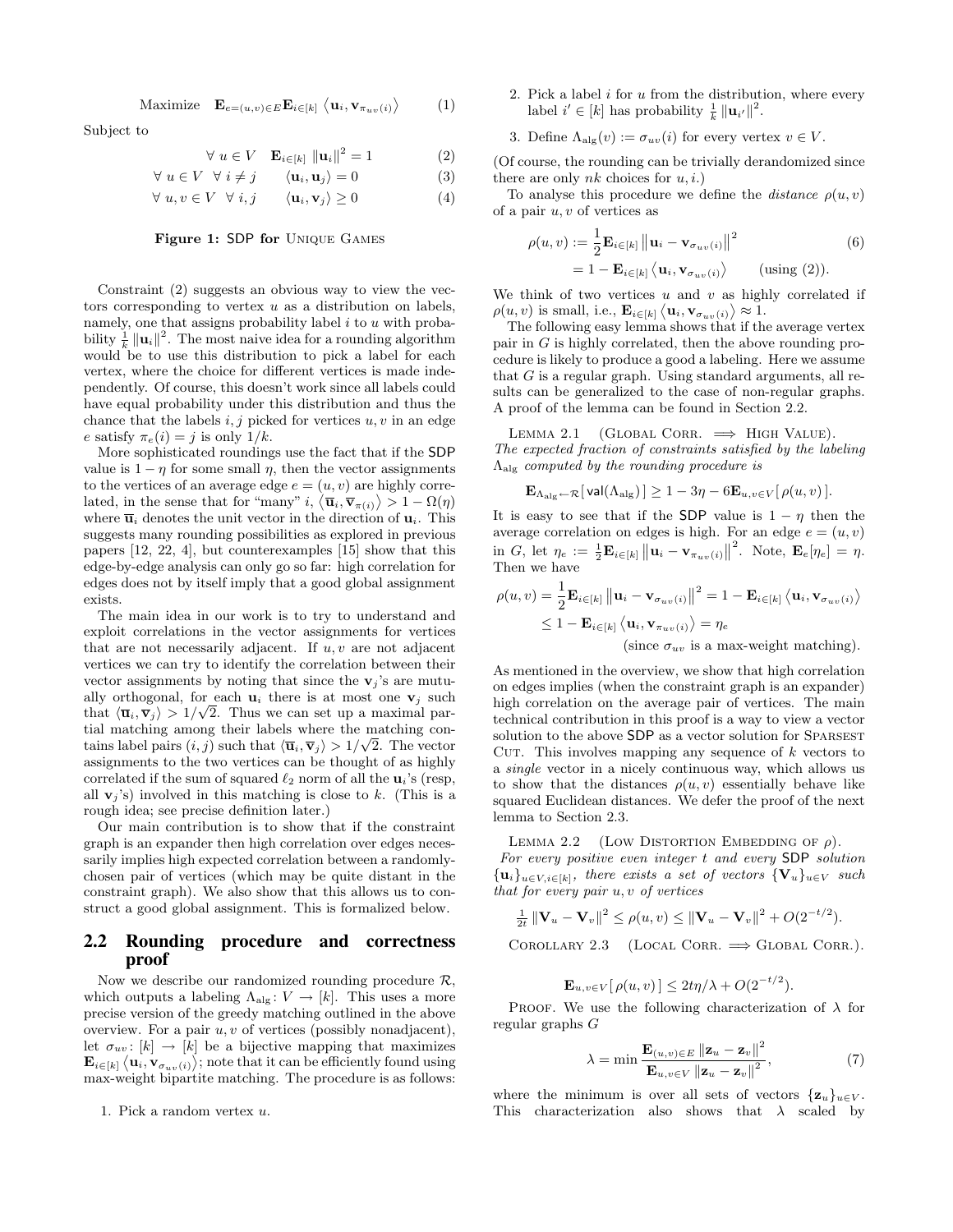$n^2/|E|$  is a relaxation for the SPARSEST CUT problem  $\min_{\emptyset \neq S \subset V} |E(S, \overline{S})|/|S||\overline{S}|$  of G. Now using the previous Lemma we have

$$
\mathbf{E}_{u,v \in V} [\rho(u,v)] \leq \mathbf{E}_{u,v \in V} ||\mathbf{V}_{u} - \mathbf{V}_{v}||^{2} + O(2^{-t/2})
$$
  
\n
$$
\leq \frac{1}{\lambda} \mathbf{E}_{(u,v) \in E} ||\mathbf{V}_{u} - \mathbf{V}_{v}||^{2} + O(2^{-t/2})
$$
  
\n
$$
\leq \frac{2t}{\lambda} \mathbf{E}_{(u,v) \in E} [\rho(u,v)] + O(2^{-t/2}).
$$

By combining the Corollary 2.3 and Lemma 2.1, we can show the following theorem.

THEOREM 2.4 (IMPLIES THEOREM 1.1). There is a polynomial time algorithm that computes a labeling  $\Lambda$  with

$$
\mathsf{val}(\Lambda) \ge 1 - O\left(\tfrac{\eta}{\lambda} \log\left(\tfrac{\lambda}{\eta}\right)\right)
$$

 $\mathcal{L}$ 

 $\sim$   $\sim$   $\sim$ 

if the optimal value of the SDP in Figure 1 for U is  $1 - \eta$ .

PROOF. By Corollary 2.3 and Lemma 2.1, the labeling  $\Lambda_{\text{alg}}$  satisfies a  $1-O(t\eta/\lambda+2^{-t/2})$  fraction of the constraints of U. If we choose t to be an integer close to  $2 \log(\lambda/\eta)$ , it follows that  $\mathsf{opt}(\mathcal{U}) \geq 1 - O(\frac{\eta}{\lambda} \log(\frac{\lambda}{\eta}))$ . Since the rounding procedure  $R$  can easily be derandomized, a labeling  $\Lambda$  with val( $\Lambda$ )  $\geq 1 - O(\frac{\eta}{\lambda} \log(\frac{\lambda}{\eta}))$  can be computed in polynomial time.  $\square$ 

We can show that the integrality gap (in terms of expansion) implied above is tight up to a logarithmic factor. The next theorem can be derived using the techniques in [15, 7]. The proof is deferred to Appendix A.3.

THEOREM 2.5. For every  $\eta > 0$  small enough and for every n large enough, there is a UNIQUE GAMES instance  $\mathcal{U}_\eta$ on  $\Theta(\log(n))$  labels and a constraint graph with  $\lambda = \Omega(\eta)$ , such that (1)  $\text{opt}(\mathcal{U}_\eta) \leq 1/\log^\eta n$ , and (2) there is an SDP solution for  $\mathcal{U}_\eta$  of value at least  $1 - O(\eta)$ .

The next theorem shows that, assuming UGC, the approximation guarantee of Theorem 2.4 cannot be improved by more than a constant factor. The proof is deferred to Appendix A.3.

THEOREM 2.6. Assuming UGC, for every  $\eta, \delta > 0$ , there exists  $k = k(\eta, \delta)$  such that for a UNIQUE GAMES instance  $\mathcal{U} = (G(V, E), [k], {\{\pi_{uv}\}}_{(u, v) \in E})$  it is NP-hard to distinguish between

- YES Case:  $opt(\mathcal{U}) \geq 1 \eta$ ,
- *NO Case:*  $opt(\mathcal{U}) \leq \delta$  *and*  $\lambda > \Omega(\eta)$ *.*

#### 2.3 Proof of Lemma 2.1

We consider the labeling  $\Lambda_{\text{alg}}$  computed by the randomized rounding procedure R. Recall that  $\Lambda_{\text{alg}}(v) = \sigma_{uv}(i)$ where the vertex  $u$  is chosen uniformly at random and the label *i* is chosen with probability proportional to  $||\mathbf{u}_i||^2$ . For notational ease we assume that  $\sigma_{uu}$  is the identity permutation and  $\sigma_{uv}$  is the inverse permutation of  $\sigma_{vu}$ . The following claim gives an estimate on the probability that the constraint between an edge  $e = \{v, w\}$  is satisfied by  $\Lambda_{\text{alg}}$ . Here we condition on the choice of  $u$ .

CLAIM 2.7. For every vertex u and every edge  $e = (v, w)$ ,  $\mathbf{Pr}_{\Lambda_{\text{alg}}} [\Lambda_{\text{alg}}(w) \neq \pi_{v,w}(\Lambda_{\text{alg}}(v)) | u] \leq 3 \cdot (\rho(u, v) + \eta_e +$  $\rho(w, u)$ ).

PROOF. We may assume that both  $\sigma_{uv}$  and  $\sigma_{uw}$  are the identity permutation. Let  $\pi = \pi_{vw}$ . First note  $\mathbf{Pr}_{\Lambda_{\text{alg}}} \left[ \Lambda_{\text{alg}}(w) \neq \pi(\Lambda_{\text{alg}}(v)) \mid u \right] \;\; = \;\; \mathbf{E}_{i \in [k]} \left[ \left\| \mathbf{u}_{i} \right\|^{2} \chi_{i \neq \pi(i)} \right],$ where  $\chi_{\mathcal{E}}$  denotes the indicator random variable for an event  $\mathcal{E}$ . By orthogonality of the vectors  $\{u_i\}_{i\in[k]}$ , it follows that

$$
\mathbf{E}_{i \in [k]} [\|\mathbf{u}_i\|^2 \chi_{i \neq \pi(i)}] \leq \frac{1}{2} \mathbf{E}_{i \in [k]} [\left( \|\mathbf{u}_i\|^2 + \|\mathbf{u}_{\pi(i)}\|^2 \right) \chi_{i \neq \pi(i)}]
$$
  
=  $\frac{1}{2} \mathbf{E}_{i \in [k]} \|\mathbf{u}_i - \mathbf{u}_{\pi(i)}\|^2.$ 

By triangle inequality,  $\|\mathbf{u}_i - \mathbf{u}_{\pi(i)}\| \leq \|\mathbf{u}_i - \mathbf{v}_i\| +$  $\|\mathbf{v}_i - \mathbf{w}_{\pi(i)}\| + \|\mathbf{w}_{\pi(i)} - \mathbf{u}_{\pi(i)}\|$ Now we square<br>and take expecta $both$  sides of the inequality tions,  $\mathbf{E}_{i \in [k]} \| \mathbf{u}_i - \mathbf{u}_{\pi(i)} \|^2 \leq 3 \mathbf{E}_{i \in [k]} \| \mathbf{u}_i - \mathbf{v}_i \|$  $3\mathbf{E}_{i \in [k]} ||\mathbf{u}_i - \mathbf{v}_i||^2 +$  $3\mathbf{E}_{i\in[k]}\left\|\mathbf{v}_{i}-\mathbf{w}_{\pi(i)}\right\|^{2} + 3\mathbf{E}_{i\in[k]}\left\|\mathbf{w}_{\pi(i)}-\mathbf{u}_{\pi(i)}\right\|^{2} \notag\ \notag\hspace{0.2cm} 6\rho(u,v) + 6\eta_{e} + 6\rho(w,u). \quad \Box$  $=$ 

PROOF OF LEMMA 2.1. From Claim 2.7 it follows

 $\mathbf{E}_{\Lambda_{\text{alg}}}[\text{val}(\Lambda_{\text{alg}})] \geq 1-3\mathbf{E}_{u\in V}\mathbf{E}_{e=(vw)\in E}[\rho(u,v)+\eta_e+\rho(w,u)].$ Since G is a regular graph, both  $(u, v)$  and  $(w, u)$  are uniformly distributed over all pairs of vertices. Hence  $\mathbf{E}_{\Lambda_{\text{alg}}}[\text{val}(\Lambda_{\text{alg}})] \geq 1 - 3\eta - 6\mathbf{E}_{u,v \in V}[\rho(u,v)].$ 

#### 2.4 Proof of Lemma 2.2; the tensoring trick

Let  $t$  be an integer greater than or equal to 4, and  $\{\mathbf u_i\}_{u\in V, i\in[k]}$  be an SDP solution for  $\mathcal U$ . Define  $\overline{\mathbf u}_i = \frac{1}{\|\mathbf u_i\|} \mathbf u_i$ and  $\mathbf{V}_u = \frac{1}{\sqrt{k}} \sum_{i \in [k]} ||\mathbf{u}_i|| \overline{\mathbf{u}}_i^{\otimes t}$ , where  $\otimes t$  denotes *t*-wise tensoring. Notice that the vectors  $V_u$  are unit vectors. Consider a pair  $u, v$  of vertices in  $G$ . The following claim implies the lower bound on  $\rho(u, v)$  in Lemma 2.2.

CLAIM 2.8.  $\|\mathbf{V}_u - \mathbf{V}_v\|^2 \leq t \cdot \mathbf{E}_{i \in [k]} \left\| \mathbf{u}_i - \mathbf{v}_{\sigma_{uv}(i)} \right\|^2$ 

PROOF. Since  $V_u$  is a unit vector for each u, it suffices to prove  $\langle \mathbf{V}_u, \mathbf{V}_v \rangle \geq 1 - t\rho(u, v)$ . Let  $\sigma = \sigma_{uv}$ . By Cauchy-Schwarz,

$$
\frac{1}{k} \sum_{i} \|\mathbf{u}_{i}\| \|\mathbf{v}_{\sigma(i)}\| \leq \frac{1}{k} \left( \sum_{i} \|\mathbf{u}_{i}\|^{2} \right)^{1/2} \left( \sum_{i} \|\mathbf{v}_{\sigma(i)}\|^{2} \right)^{1/2} \leq 1.
$$

Thus there is some  $\alpha \geq 1$  such that the following random variable X is well-defined: it takes value  $\langle \overline{\mathbf{u}}_i, \overline{\mathbf{v}}_{\sigma(i)} \rangle$ with probability  $\alpha \cdot \frac{1}{k} ||\mathbf{u}_i|| ||\mathbf{v}_{\sigma(i)}||$ . By Jensen's Inequality,  $(E[X])^t \leq E[X^t]$ . Hence,

$$
1 - \rho(u, v)t \le (1 - \rho(u, v))^t = \left(\mathbf{E}_{i \in [k]} \left[ \|\mathbf{u}_i\| \|\mathbf{v}_{\sigma(i)}\| \langle \overline{\mathbf{u}}_i, \overline{\mathbf{v}}_{\sigma(i)} \rangle \right] \right)^t
$$
  
= \left(\mathbf{E}[X/\alpha]\right)^t \le (\mathbf{E}[X])^t/\alpha  
\le \mathbf{E}[X^t/\alpha] = \langle \mathbf{V}\_u, \mathbf{V}\_v \rangle.

This proves the claim.  $\square$ 

#### *Matching between two label sets.*

In order to finish the proof of Lemma 2.2, it remains to prove the upper bound on  $\rho(u, v)$  in terms of the distance  $\|\mathbf{V}_u - \mathbf{V}_v\|^2$ . For this part of the proof, it is essential that the vectors  $V_u$  are composed of (high) tensor powers of the vectors  $\mathbf{u}_i$ . For a pair u, v of vertices, consider the following set of label pairs

$$
M = \{ (i, j) \in [k] \times [k] \mid \langle \overline{\mathbf{u}}_i, \overline{\mathbf{v}}_j \rangle^2 > 1/2 \}.
$$

Since  ${\{\overline{\mathbf{u}}_i\}_{i\in[k]}$  and  ${\{\overline{\mathbf{v}}_j\}_{j\in[k]}$  are sets of ortho-normal vectors,  $M$  as bipartite graph between the labels for  $u$  and the labels for  $v$  is a (partial) matching, that is, every label for  $u$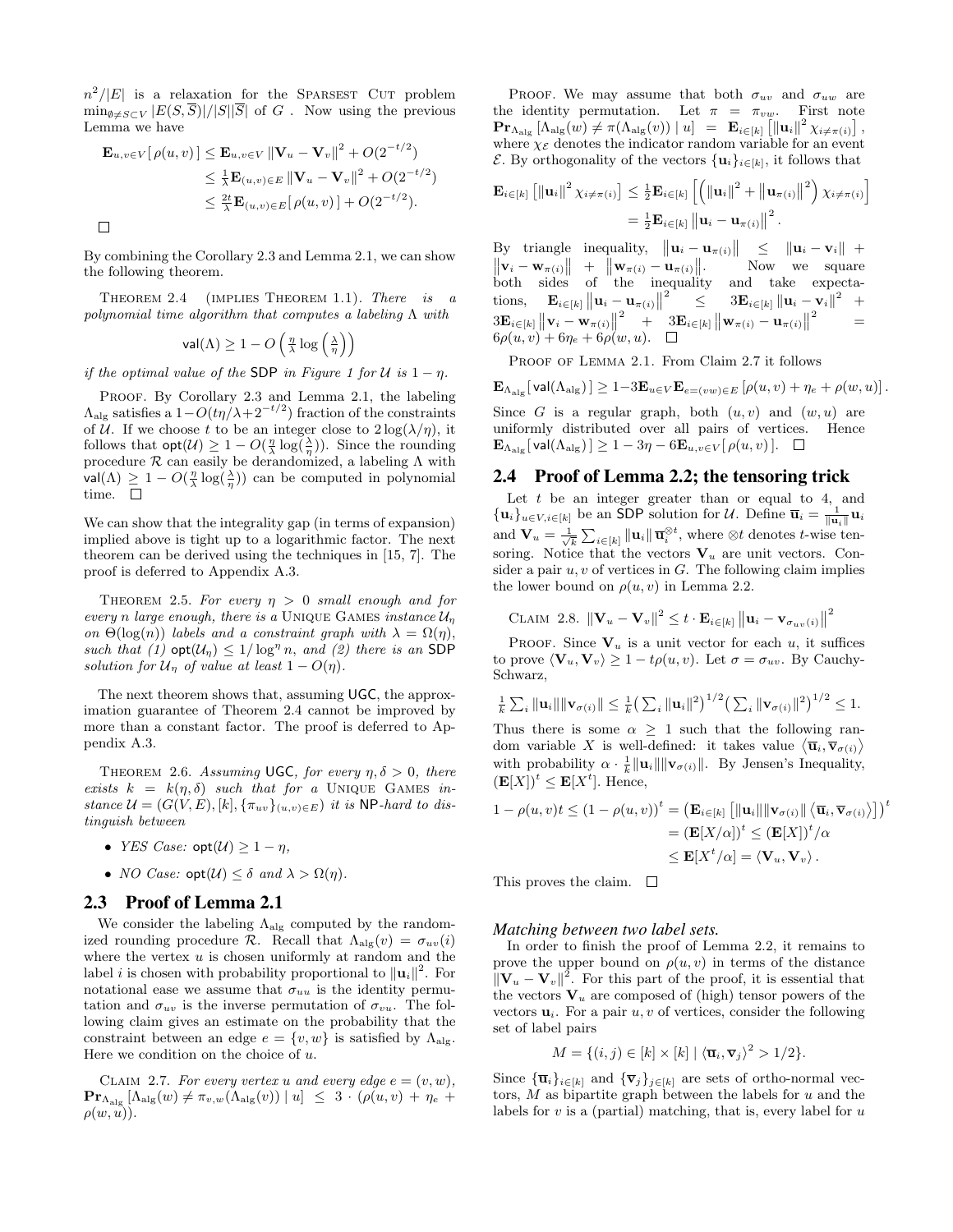has at most one neighbor among the labels for v. Let  $\sigma$  be an arbitrary permutation of  $[k]$  that agrees with the M on the matched labels, i.e., for all  $(i, j) \in M$ , we have  $\sigma(i) = j$ . The following claim shows the upper bound on  $\rho(u, v)$  of Lemma 2.2.

Claim 2.9.

$$
\frac{1}{2} \mathbf{E}_{i \in [k]} \| \mathbf{u}_i - \mathbf{v}_{\sigma(i)} \|^2 \leq \frac{1}{2} \| \mathbf{V}_u - \mathbf{V}_v \|^2 + O(2^{-t/2}).
$$

PROOF. Let  $\delta = ||\mathbf{V}_u - \mathbf{V}_v||^2$ . Note that

$$
\frac{1}{k} \sum_{i,j} \|\mathbf{u}_i\| \|\mathbf{v}_j\| \left\langle \overline{\mathbf{u}}_i, \overline{\mathbf{v}}_j \right\rangle^t = 1 - \delta/2. \tag{8}
$$

We may assume that  $\sigma$  is the identity permutation. Then,  $\rho(u, v)$  is at most

$$
\frac{1}{2} \mathbf{E}_{i \in [k]} \| \mathbf{u}_i - \mathbf{v}_i \|^2 = 1 - \mathbf{E}_{i \in [k]} \langle \mathbf{u}_i, \mathbf{v}_i \rangle
$$
  
\n
$$
\leq 1 - \frac{1}{k} \sum_{i \in [k]} \| \mathbf{u}_i \| \| \mathbf{v}_i \| \langle \overline{\mathbf{u}}_i, \overline{\mathbf{v}}_i \rangle^t
$$
  
\n
$$
\text{(using } \langle \mathbf{u}_i, \mathbf{v}_i \rangle \geq 0)
$$
  
\n
$$
= \delta/2 + \frac{1}{k} \sum_{i \neq j} \| \mathbf{u}_i \| \| \mathbf{v}_j \| \langle \overline{\mathbf{u}}_i, \overline{\mathbf{v}}_j \rangle^t
$$
  
\n
$$
\text{(by (8))}
$$
  
\n
$$
= \delta/2 + \langle \mathbf{p}, A \mathbf{q} \rangle,
$$

where  $p_i = \frac{1}{\sqrt{k}} ||\mathbf{u}_i||$ ,  $q_j = \frac{1}{\sqrt{k}} ||\mathbf{v}_j||$ ,  $A_{ii} = 0$ , and for  $i \neq j$ ,  $A_{ij} = \langle \overline{\mathbf{u}}_i, \overline{\mathbf{v}}_j \rangle^t$ . Since both **p** and **q** are unit vectors,  $\langle \mathbf{p}, A \mathbf{q} \rangle$ is bounded by the largest singular value of A. As the matrix A has only non-negative entries, its largest singular value is bounded by the maximum sum of a row or a column. By symmetry, we may assume that the first row has the largest sum among all rows and columns. We rearrange the columns in such a way that  $A_{11} \geq A_{12} \geq \ldots \geq A_{1k}$ . Since  $\overline{\mathbf{u}}_1$  is a unit vector and  ${\{\overline{\mathbf{v}}_j\}_{j\in[k]}}$  is a set of orthonormal vectors, we have  $\sum_j \langle \overline{\mathbf{u}}_1, \overline{\mathbf{v}}_j \rangle^2 \leq 1$ . Hence,  $\langle \overline{\mathbf{u}}_1, \overline{\mathbf{v}}_j \rangle^2 \leq 1/j$  and therefore  $A_{1j} \leq (1/j)^{t/2}$ . On the other, every entry of A is at most  $2^{-t/2}$ , since all pairs  $(i, j)$  with  $\langle \overline{\mathbf{u}}_i, \overline{\mathbf{v}}_j \rangle^2 > 1/2$  participate in the matching M, and hence,  $A_{ij} = 0$  for all  $i, j$  with  $\langle \overline{\mathbf{u}}_i, \overline{\mathbf{v}}_j \rangle^2 > 1/2$ . It follows that the sum of the first row can be upper bounded by

$$
\sum_{j \in [k]} A_{1j} \le A_{11} + \sum_{j \ge 2}^{\infty} \left(\frac{1}{j}\right)^{t/2} \le 2^{-t/2} + \sum_{j \ge 2}^{\infty} \left(\frac{1}{j}\right)^{t/2} = O(2^{-t/2}).
$$

We conclude that the largest singular value of A is at most  $O(2^{-t/2})$ , and thus  $\rho(u, v)$  can be upper bounded by  $\delta/2 +$  $O(2^{-t/2}) = \frac{1}{2} ||\mathbf{V}_u - \mathbf{V}_v|| + O(2^{-t/2}),$  as claimed.

## 3. STRONGER RELAXATIONS

In this section, we consider stronger SDP relaxations for UNIQUE GAMES and for SPARSEST CUT. A systematic way to obtain stronger relaxations is provided by SDP hierarchies. We choose to state our results in terms of Lasserre's SDP hierarchy [16, 17]. The results in this section apply only to a special case of Unique Games, called ΓMAX2LIN. We say a Unique Games instance  $\mathcal{U} = (G(V, E), [k], {\{\pi_{uv}\}}_{(u, v) \in E})$  has ΓMAX2LIN form, if the label set [k] can be identified with the group  $\mathbb{Z}_k$  in such a way that every constraint permutation  $\pi_{uv}$  satisfies  $\pi_{uv}(i+s) = \pi_{uv}(i) + s \in \mathbb{Z}_k$  for all  $s, i \in \mathbb{Z}_k$ . In other words,  $\pi_{uv}$  encodes a constraint of the form  $x_u - x_v = c_{uv} \in \mathbb{Z}_k$ .

The ΓMAX2LIN property implies that we can find an optimal SDP solution  $\{u_i\}_{i\in[k]}$  for U that is *shift-invariant*, i.e., for all  $s \in \mathbb{Z}_k$  we have  $\langle \mathbf{u}_{i+s}, \mathbf{v}_{j+s} \rangle = \langle \mathbf{u}_i, \mathbf{v}_j \rangle$ . In particular, every vector  $\mathbf{u}_i$  has unit norm.

#### *Alternative Embedding for* ΓMAX2LIN*.*

The following lemma can be seen as alternative to Lemma 2.2. We emphasize that the lemma only holds for ΓMAX2LIN instances and shift-invariant SDP solutions.

LEMMA 3.1. Let  $\Lambda_{\text{opt}}$  be a labeling for U with val $(\Lambda_{\text{opt}})$  =  $1 - \varepsilon$ . Then the set of vectors  $\{V_u\}_{u \in V}$  with  $V_u = u_{\Lambda_{\text{opt}}(u)}$ has the following two properties:

1. 
$$
\rho(u, v) \leq \frac{1}{2} ||\mathbf{V}_u - \mathbf{V}_v||^2
$$
 for every pair  $u, v$  of vertices

2. 
$$
\frac{1}{2} \mathbf{E}_{(u,v) \in E} ||\mathbf{V}_u - \mathbf{V}_v||^2 \le \eta + 2\varepsilon
$$

Together with Lemma 2.1, the above lemma implies that the randomized rounding procedure  $R$  computes a labeling that satisfies at least a  $1 - O(\varepsilon/\lambda)$  fraction of the constraints of U, whenever  $opt(\mathcal{U}) \geq 1 - \varepsilon$ . In this sense, the above lemma allows to prove the main result of this paper for the special case of ΓMAX2LIN.

PROOF. Item 1 holds, since, by shift invariance,

$$
\rho(u,v) = \frac{1}{2} \mathbf{E}_{i \in [k]} ||\mathbf{u}_i - \mathbf{v}_{\sigma_{uv}(i)}||^2 = \frac{1}{2} ||\mathbf{u}_{\Lambda_{\text{opt}}(u)} - \mathbf{v}_{\sigma_{uv}(\Lambda_{\text{opt}}(u))}||^2
$$
  

$$
\leq \frac{1}{2} ||\mathbf{u}_{\Lambda_{\text{opt}}(u)} - \mathbf{v}_{\Lambda_{\text{opt}}(v)}||^2.
$$

Here we could assume, again by shift invariance, that  $\|\mathbf{u}_i - \mathbf{v}_{\sigma_{uv}(i)}\|^2 = \min_j \|\mathbf{u}_i - \mathbf{v}_j\|^2$  for all i.

It remains to verify Item 2. By shift invariance,

 $\eta_{uv} = \frac{1}{2} \mathbf{E}_{i \in [k]} \left\| \mathbf{u}_{i} - \mathbf{v}_{\pi_{uv}(i)} \right\|^{2} = \frac{1}{2} \left\| \mathbf{u}_{\Lambda_{\text{opt}}(u)} - \mathbf{v}_{\pi_{uv}(\Lambda_{\text{opt}}(u))} \right\|^{2}.$ Hence, if  $\Lambda_{\text{opt}}$  satisfies the constraint on an edge  $(u, v) \in$ E, then  $\frac{1}{2} \|\mathbf{V}_u - \mathbf{V}_v\|^2 = \eta_{uv}$ . On the other hand,  $\frac{1}{2} ||\mathbf{V}_u - \mathbf{V}_v||^2 \leq 2$  because every vector  $\mathbf{V}_u$  has unit norm. Finally, since a  $1-\varepsilon$  fraction of the edges is satisfied by  $\Lambda_{\text{opt}}$ ,

$$
\mathbf{E}_{(u,v)\in E} \frac{1}{2} ||\mathbf{V}_u - \mathbf{V}_v||^2 \le (1-\varepsilon) \cdot \mathbf{E}_{(u,v)\in E} [\eta_{uv}] + \varepsilon \cdot 2.
$$

*Stronger Relaxations for SPARSEST CUT.* 

Let  $r$  be a positive integer. Denote by  $\mathcal I$  the set of all subsets of  $V$  that have cardinality at most  $r$ . For every subset  $I \in \mathcal{I}$ , we have a variable  $\mathbf{x}_I$ . We consider a strengthening of the spectral relaxation for SPARSEST CUT (Figure 2).

Minimize 
$$
\frac{\mathbf{E}_{(u,v)\in E} \|\mathbf{z}_u - \mathbf{z}_v\|^2}{\mathbf{E}_{u,v\in V} \|\mathbf{z}_u - \mathbf{z}_v\|^2}
$$
(9)

Subject to

$$
\forall I, J \in \mathcal{I}, \forall I', J' \in \mathcal{I} \qquad \langle \mathbf{x}_I, \mathbf{x}_J \rangle = \langle \mathbf{x}_{I'}, \mathbf{x}_{J'} \rangle \qquad (10)
$$
  
if  $I \cup J = I' \cup J'$   

$$
\forall x \in V, \forall i \in [h] \qquad \qquad \mathbf{x}_{II} = \mathbf{x}_{II} \qquad (11)
$$

$$
\forall u \in V, \forall i \in [k] \qquad \mathbf{x}_{\{u\}} = \mathbf{z}_u \qquad (11)
$$

$$
\|\mathbf{x}_\emptyset\|^2 = 1 \qquad (12)
$$

Figure 2: Stronger relaxation for SPARSEST CUT.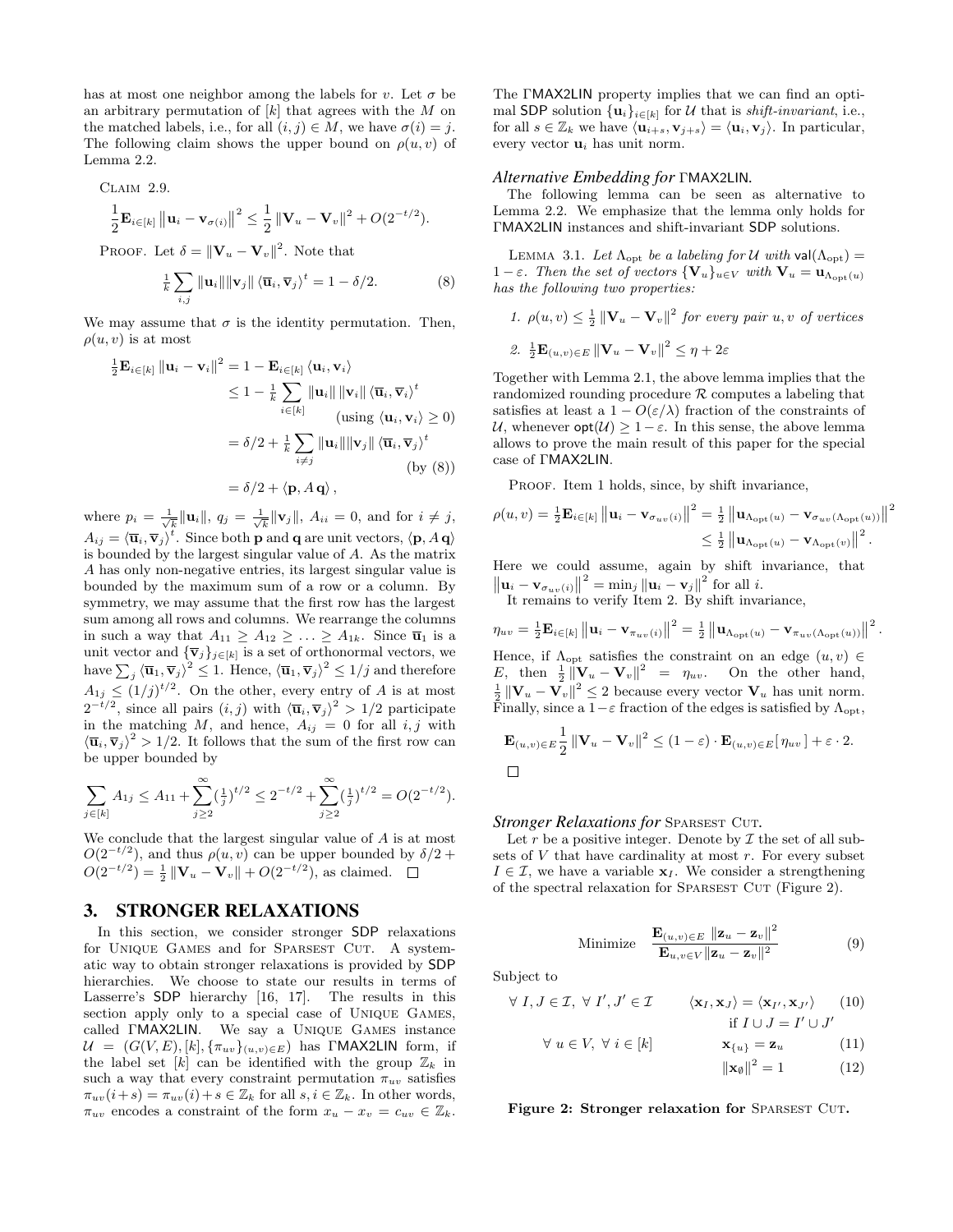The variables  $x_I$  are intended to have values 0 or 1, where 1 is some fixed unit vector. If the intended cut is  $(S,\overline{S})$ , we would assign 1 to all variables  $\mathbf{x}_{\{u\}} = \mathbf{z}_u$  with  $u \in S$ . The variables  $x_I$  are relaxations of boolean variables  $x_I$ . The intended value of  $x_I$  is the product of the variables  $x_t, t \in I$ .

Let  $z_r(G)$  denote the optimal value of the SDP in Figure 2. We have

$$
\lambda \leq z_1(G) \leq \ldots \leq z_n(G) = \frac{n^2}{|E|} \min_{\emptyset \neq S \subset V} \frac{|E(S,\overline{S})|}{|S||\overline{S}|}.
$$

It can also be seen that the relaxation  $z_3(G)$  is at least as strong as the relaxation for SPARSEST CUT considered in [2]. The relaxations  $z_r(G)$  are inspired by Lasserre's SDP hierarchy [16, 17].

The proof of the following theorem is similar to the proof of Theorem 2.4. The main difference is that we use Lemma 3.1, instead of Lemma 2.2, in order to show that local correlation implies global correlation. By strengthening the SDP for UNIQUE GAMES, the vectors  $V_u$  obtained from Lemma 3.1 can be extended to a solution for the stronger SDP for SPARSEST CUT in Figure 2. This allows us to replace the parameter  $\lambda$  by the parameter  $z_r(G)$  in the below theorem.

THEOREM 3.2. There is an algorithm that computes in time  $(kn)^{O(r)}$  a labeling  $\Lambda$  with

$$
\mathsf{val}(\Lambda) \ge 1 - O(\varepsilon / z_r(G))
$$

if  $opt(\mathcal{U}) \geq 1 - \varepsilon$  and U has ΓΜΑΧ2LIN form.

The proof of the above theorem is deferred to Appendix A.1.

## 4. PARALLEL REPETITION FOR EXPANDING UNIQUE GAMES

In this section, we consider bipartite unique games, i.e., UNIQUE GAMES instances  $U$  $(G(V, W, E), [k], {\pi_{vw}}_{(v,w) \in E})$  such that  $G(V, W, E)$  is a bipartite graph with bipartition  $(V, W)$ . A bipartite unique game can be seen as a 2-prover, 1-round proof system  $[9]$ . The two parts  $V, W$  correspond to the two provers. The edge set  $E$  corresponds to the set of questions asked by the verifier to the two provers and  $\pi_{vw}$  is the accepting predicate for the question corresponding to the edge  $(v, w)$ .

In this section, we give an upper bound on the amortized *value*  $\overline{\omega}(\mathcal{U}) = \sup_r \text{opt}(\mathcal{U}^{\otimes r})^{1/r}$  of bipartite unique game  $U$  in terms of the expansion of its constraint graph. Here  $\mathcal{U}^{\otimes r}$  denotes the game obtained by playing the game  $\mathcal U$  for  $r$  rounds in parallel. We follow an approach proposed by Feige and Lovász [9]. Their approach is based on the SDP in Figure 3, which is a relaxation for the value of a bipartite unique game. Let  $\bar{\sigma}(\mathcal{U})$  denote the value of this SDP relaxation. The following theorem is a consequence of the fact  $\overline{\sigma}(\mathcal{U}^{\otimes r}) = \overline{\sigma}(\mathcal{U})^r.$ 

THEOREM 4.1  $([9])$ . For every bipartite unique game  $\mathcal{U}, \overline{\omega}(\mathcal{U}) \leq \overline{\sigma}(\mathcal{U}).$ 

We observe that the SDP in Figure 1 cannot be much stronger than the relaxation  $\overline{\sigma}(\mathcal{U})$ . The proof mostly uses standard arguments. We defer it to Appendix A.2.

LEMMA 4.2. If  $\overline{\sigma}(\mathcal{U}) = 1 - \eta$  then the value of the SDP in Figure 1 is at least  $1 - 2\eta$ .

Maximize 
$$
\mathbf{E}_{(v,w)\in E} \mathbf{E}_{i\in[k]} \langle \mathbf{v}_i, \mathbf{w}_{\pi_{vw}(i)} \rangle
$$
 (13)

Subject to

$$
\forall v \in V, w \in W, i, j \in [k] \qquad \langle \mathbf{v}_i, \mathbf{w}_j \rangle \qquad \geq 0
$$
(14)

$$
\forall v \in V, v' \in V \quad \sum_{i,i'} |\langle \mathbf{v}_i, \mathbf{v}'_{i'} \rangle| \leq k(15)
$$

$$
\forall w \in W, \ w' \in W \quad \sum_{j,j'} |\langle \mathbf{w}_j, \mathbf{w}'_{j'} \rangle| \leq k(16)
$$

Figure 3: Feige-Lovasz SDP for Unique Games

THEOREM 4.3. If  $U$  is 2-prover 1-round unique game on alphabet [k] with value at most  $1-\varepsilon$ , then the value U played in parallel for r rounds is at most  $(1 - \Omega(\varepsilon \cdot \lambda/\log \frac{1}{\varepsilon}))^r$ , where  $G$  is the graph corresponding to the questions to the two provers. In particular, the amortized value  $\overline{w}(\mathcal{U})$  is at  $most\ 1-\Omega(\varepsilon\cdot\lambda/\log\frac{1}{\varepsilon}).$ 

PROOF. Following the approach in [9], it is sufficient to show  $\overline{\sigma}(\mathcal{U}) \leq 1 - \Omega(\varepsilon \lambda / \log \frac{1}{\varepsilon})$ . Suppose that  $\overline{\sigma}(\mathcal{U}) = 1 - \eta$ . Then by Lemma 4.2, the value of the SDP in Figure 1 is at least  $1 - 2\eta$ . By Theorem 2.4, it follows that  $opt(\mathcal{U}) \geq 1$  –  $O(\eta \log \frac{\lambda}{\eta}/\lambda)$ . On the other hand,  $\mathsf{opt}(\mathcal{U}) \leq 1-\varepsilon$ . Hence,  $\varepsilon =$  $O(\eta \log \frac{\lambda}{\eta}/\lambda)$  and therefore  $\eta = \Omega(\lambda \varepsilon \log \frac{1}{\varepsilon})$ , as claimed.

#### 5. ON REDUCTIONS TO SPARSEST CUT

Let us return to the main motivation of this paper, namely, the possibility of a reduction from Unique Games to SPARSEST CUT. As remarked in the Introduction, for such a reduction to work, we need to assume, at the very least, that the Unique Games problem is hard even when the constraint graph has some expansion. The question is how much (and exactly what kind of) expansion is required to prove inapproximability of SPARSEST CUT and whether one can expect Unique Games to be hard with the required expansion, in light of Theorem 1.1.

Let us focus on the size of balanced cuts (say  $\left(\frac{1}{10}, \frac{9}{10}\right)$ balanced cuts) as a measure of expansion. As the algorithm in Theorem 1.1 shows, when  $\lambda \gg \eta$ , the problem is easy. In terms of balanced cuts, the algorithm shows that the problem is easy when every balanced cut in G has size  $\gg \sqrt{\eta}$ . Thus if we were to hypothesize that Unique Games are hard with expansion, we could only hypothesize hardness on instances where every balanced cut is of size at least  $\eta^t$ for some  $t > \frac{1}{2}$ . Would such a hypothesis be enough to prove inapproximability of SPARSEST CUT? We do not know the answer, though we can prove inapproximability of SPARSEST CUT under a somewhat stronger hypothesis (we omit the proof; the reduction is same as in [15]):

HYPOTHESIS 5.1. For some fixed  $t, \frac{1}{2} < t < 1$ , for every  $\eta, \delta > 0$ , there exists  $k = k(\eta, \delta)$  such that for a UNIQUE GAMES instance  $U$  with  $k$  labels, it is NP-hard to distinguish between:

- YES Case:  $opt(\mathcal{U}) \geq 1 \eta$ .
- NO Case:  $opt(\mathcal{U}) \leq \delta$  and for any partition of V into three sets  $A, B, C$ , such that  $|C| \leq \frac{|V|}{1000}$  and  $|A|, |B| \geq$  $\frac{|V|}{10}$ , there are at least  $\eta^t$  fraction of the edges between the sets A and B.

THEOREM 5.2. If  $Hypothesis$  5.1 is true, then for any  $\eta > 0$ , it is NP-hard to distinguish whether a given graph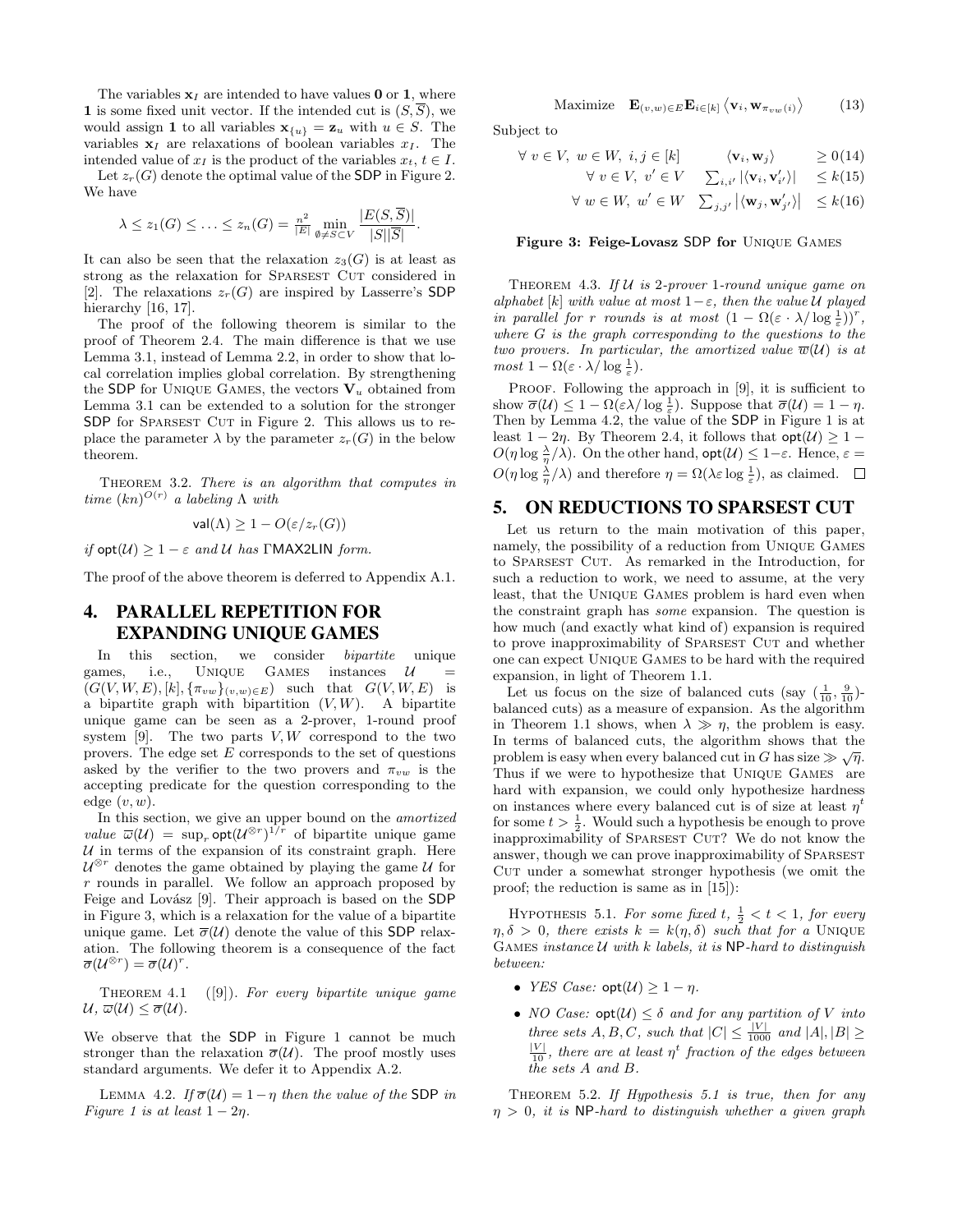H has a balanced cut of size at most η, or every balanced cut is of size at least  $\eta^t$ . In particular, the BALANCED SEP-ARATOR problem, and therefore the SPARSEST CUT problem, is hard to approximate within any constant factor.

#### Acknowledgments

We like to thank James Lee and Ryan O'Donnell for valuable discussions.

## 6. REFERENCES

- [1] Christoph Ambühl, Monaldo Mastrolilli, and Ola Svensson. Inapproximability results for sparsest cut, optimal linear arrangement, and precedence constrained scheduling. In Annual Symposium on Foundations of Computer Science, number 48, 2007.
- [2] Sanjeev Arora, Satish Rao, and Umesh V. Vazirani. Expander flows, geometric embeddings and graph partitioning. In Proceedings of the ACM Symposium on the Theory of Computing, number 36, pages 222–231, 2004.
- [3] Jin-yi Cai, Anne Condon, and Richard J. Lipton. Playing games of incomplete information. In the 7th Annual Symposium on Theoretical Aspects of Computer Science, pages 58–69, 1990.
- [4] Moses Charikar, Konstantin Makarychev, and Yury Makarychev. Near-optimal algorithms for unique games. In Proceedings of the ACM Symposium on the Theory of Computing, number 38, pages 205–214, 2006.
- [5] Shuchi Chawla, Robert Krauthgamer, Ravi Kumar, Yuval Rabani, and D. Sivakumar. On the hardness of approximating multicut and sparsest-cut. In Computational Complexity, 15(2):94–114, 2006.
- [6] Eden Chlamtac, Konstantin Makarychev, Yury Makarychev. How to play unique games using embeddings. In Annual Symposium on Foundations of Computer Science, number 47, pages 687–696, 2006.
- [7] Nikhil Devanur, Subhash Khot, Rishi Saket, and Nisheeth K. Vishnoi. Integrality gaps for sparsest cut and minimum linear arrangement problems. In Proceedings of the ACM Symposium on the Theory of Computing, number 38, pages 537–546, 2006.
- [8] Irit Dinur, Elchanan Mossel, and Oded Regev. Conditional hardness for approximate coloring. In Proceedings of the ACM Symposium on the Theory of Computing, number 38, pages 344–353, 2006.
- [9] Uriel Feige and László Lovász. Two-prover one-round proof systems, their power and their problems. In Proceedings of the ACM Symposium on the Theory of Computing, number 24, pages 733–744, 1992.
- [10] Anupam Gupta and Kunal Talwar. Approximating unique games. In Proceedings of the Seventeenth Annual ACM-SIAM Symposium on Discrete Algorithms, pages 99–106, 2006.
- [11] Thomas Holenstein. Parallel repetition: simplifications and the no-signaling case. In Proceedings of the ACM Symposium on the Theory of Computing, number 39, pages 411–419, 2007.
- [12] Subhash Khot. On the power of unique 2-prover 1-round games. In Proceedings of the ACM Symposium on the Theory of Computing, number 34, pages 767–775, 2002.
- [13] Subhash Khot, Guy Kindler, Elchanan Mossel, and Ryan O'Donnell. Optimal inapproximability results for max-cut and other 2-variable CSPs? In Annual Symposium on Foundations of Computer Science, number 45, pages 146–154, 2004.
- [14] Subhash Khot and Oded Regev. Vertex cover might be hard to approximate to within  $2 - \varepsilon$ . In Proceedings of the Annual IEEE Conference on Computational Complexity, number 18, pages 379–386, 2003.
- [15] Subhash Khot and Nisheeth K. Vishnoi. The unique games conjecture, integrality gap for cut problems and embeddability of negative type metrics into  $\ell_1$ . In Annual Symposium on Foundations of Computer Science, number 46, pages 53–62, 2005.
- [16] Jean Bernard Lasserre. Global optimization with polynomials and the problem of moments. SIAM Journal on Optimization, 11:796–817, 2001.
- [17] Monique Laurent. A comparison of the Sherali-Adams, Lovász-Schrijver and Lasserre relaxations for  $0 - 1$ programming. Mathematics of Operations Research, 28(3):470–496, 2003.
- [18] László Lovász and Alexander Schrijver. Cones of matrices and set-functions and 0-1 optimization. SIAM Journal on Optimization, 1(2):166–190, 1991.
- [19] Ran Raz. A parallel repetition theorem. In SIAM Journal of Computing, 27(3):763–803, 1998.
- [20] Anup Rao. Parallel Repetition in Projection Games and a Concentration Bound In Proceedings of the ACM Symposium on the Theory of Computing, number 40, 2008.
- [21] Shmuel Safra and Oded Schwartz. On Parallel-Repetition, Unique-Game and Max-Cut. Manuscript, 2007.
- [22] Luca Trevisan. Approximation algorithms for unique games. In Annual Symposium on Foundations of Computer Science, number 46, pages 197–205, 2005.

## APPENDIX

## A. DEFERRED PROOFS

### A.1 Stronger relaxations

PROOF OF THEOREM 3.2. We consider a strengthening of the Unique Games SDP that is obtained by adding constraints similar to the constraints (11), (11), and (12). Let  $\mathcal{I}_0$  be the set of all possible subsets of  $V \times [k]$  that have cardinality at most r. For every subset  $I \in \mathcal{I}_0$ , we introduce a new variable  $y_I$  to the SDP in Figure 1. We include the following additional constraints.

$$
\forall I, J \in \mathcal{I}_0, \ \forall I', J' \in \mathcal{I}_0 \qquad \langle \mathbf{y}_I, \mathbf{y}_J \rangle = \langle \mathbf{y}_{I'}, \mathbf{y}_{J'} \rangle \qquad (17)
$$
  
if  $I \cup J = I' \cup J'$   

$$
\forall u \in V, \ \forall i \in [k] \qquad \qquad \mathbf{y}_{(u,i)} = \frac{1}{\sqrt{k}} \mathbf{u}_i \qquad \qquad (18)
$$
  

$$
||\mathbf{y}_\emptyset||^2 = 1 \qquad \qquad (19)
$$

The resulting SDP is still a relaxation for Unique Games, since all additional constraints are valid for the case that all since all additional constraints are valid for the case that all  $\mathbf{u}_i$  are either **0** or  $\sqrt{k} \mathbf{1}$  for some fixed unit vector **1**. Since  $U$  has  $\Gamma$ MAX2LIN form, we can find a shift-invariant optimal vector solution  ${\mathbf{u}_i}_{u \in V, i \in [k]}$  to the SDP. Note that an (approximately) optimal solution to the SDP can be computed in time  $(kn)^{O(r)}$ . Suppose the value of the solution